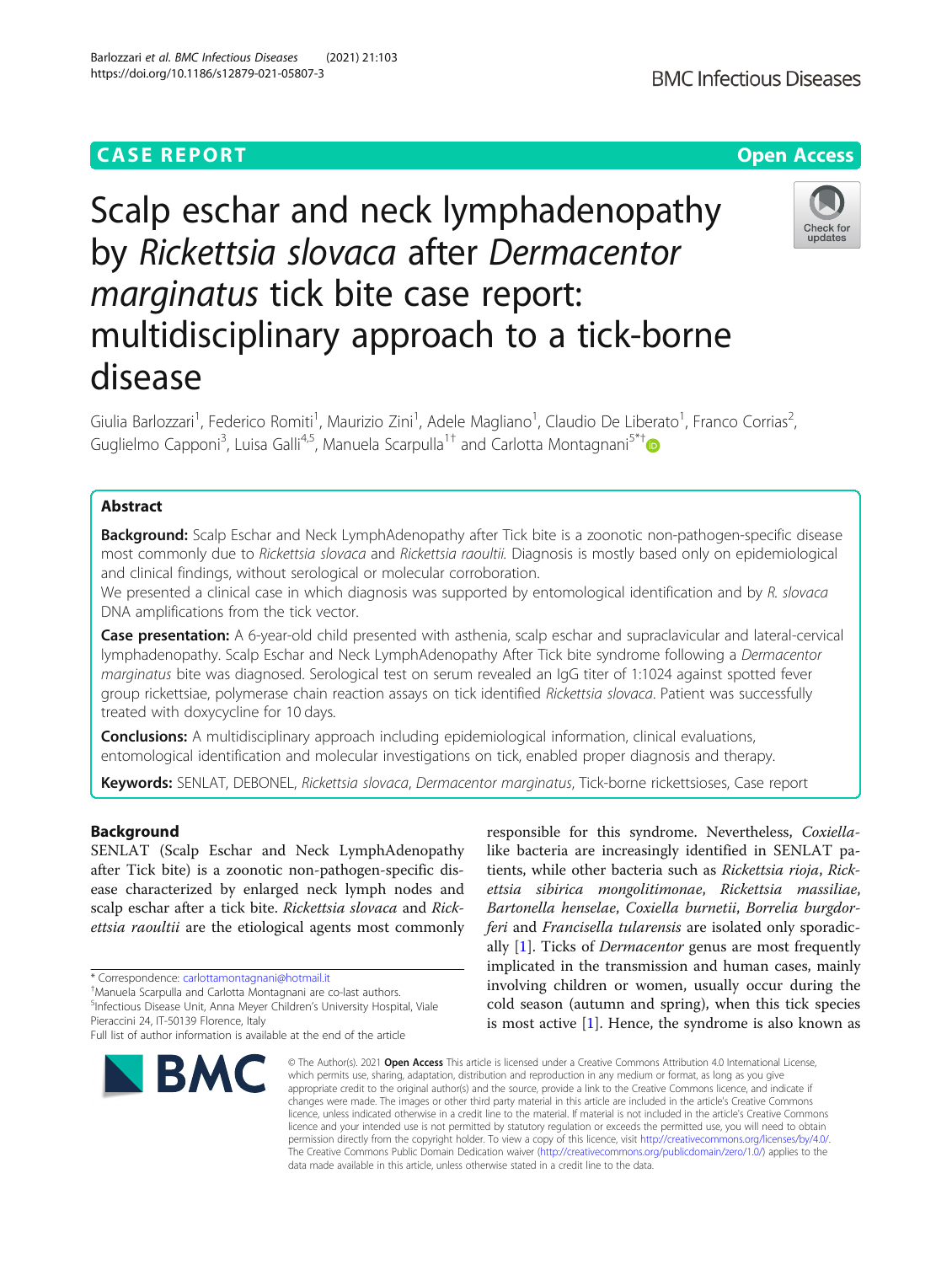<span id="page-1-0"></span>DEBONEL (DErmacentor-BOrne Necrosis Erythema and Lymphadenopathy).

The syndrome is one of the most common tickborne rickettsiosis in Europe, ranking second only to Mediterranean spotted fever (MSF), that is caused by Rickettsia conorii [[2\]](#page-3-0). Cases of tick-borne lymphadenopathy have previously been reported in Tuscany (Italy) and R. slovaca-positive ticks found in wild boars (Sus scrofa) were detected in four Italian regions (Liguria, Sardinia, Tuscany and Abruzzo), pinpointing the potential eco-epidemiological role of this species as wild reservoir host [[3](#page-3-0)–[5](#page-3-0)]. Unlike *R. conorii* infection and other rickettsioses, SENLAT is characterized by localized dermatological manifestations (erythema and eschar) and milder symptoms, even though severe manifestations have been described, especially in untreated patients [\[1](#page-3-0), [3\]](#page-3-0). Scarring alopecia on the bite site and chronic asthenia, lasting up to several months, are the sequelae especially in case of R. slovaca infections  $[1, 6]$  $[1, 6]$  $[1, 6]$ . Diagnosis of SENLAT is mainly based on epidemiology and clinical features. Although epidemiological and clinical characteristics, as well as severity, differ between R. conorii and R. slovaca, the interpretation of serological data can be confounding, due to the wide cross-reactivity that occurs among spotted fever group (SFG) rickettsiae. Therefore, the proper identification of Rickettsia species through direct methods, such as polymerase chain reaction (PCR) or culture, is necessary for a proper diagnosis. However, these methods are not commonly accessible, their sensitivity on clinical samples is variable and ticks are rarely available for being tested [\[1\]](#page-3-0).

Hence, we describe a case of SENLAT in which proper diagnosis was obtained merging entomological identification, molecular investigation on tick and clinical features.

## Case presentation

In April 2020, a 6-year-old child presented with mild asthenia and nuchal pain not associated with fever (body temperature 37.2 °C). The mother found a large tick on the girl's scalp, probably acquired walking in the countryside near Florence (Tuscany, Italy) 10 days earlier. The ectoparasite was successfully removed by the mother and sent to Istituto Zooprofilattico Sperimentale del Lazio e della Toscana M. Aleandri to be identified and tested for the presence of tick-borne pathogens. On physical examination by a pediatrician, a bite lesion on the scalp surrounded by skin erythema was revealed, while erythema marginatum was not evident (Fig. 1a). A 10 days antibiotic treatment with amoxicillin-clavulanic acid (25 mg/kg twice a day) was prescribed.

Tick was morphologically identified using taxonomic keys as an adult engorged female of Dermacentor marginatus [[7\]](#page-3-0). An automated DNA extraction was



Fig. 1 Evolution of the scalp lesion. a Fibrinous membrane and skin erythema surrounding the bite site of D. marginatus (10 days after tick bite). **b** Black eschar surrounded by a slight erythema (40 days after tick bite), c Resolution of erythema (2 months after tick bite)

performed by QIAcube platform using QIAamp cador Pathogen Mini Kit (Qiagen, Hilden, Germany).

PCR protocols targeting *gltA*, *ompA* and *ompB* genes were carried out to reveal the presence of SFG rickettsiae, as described previously  $[8]$  $[8]$ . PCR assays targeting B. burgdorferi sensu latu (s.l.) complex, C. burnetii and Anaplasma phagocytophilum were performed following current methods. PCR assays targeting gltA, ompA and ompB yielded positive results, while no amplification was obtained for other assays. The amplicons of expected size were then purified and sequenced bi-directionally according to BigDye 1.1 technology, using ABI3500 capillary sequencer (Applied Biosystems, Carlsbad, CA, USA). The resulting chromatograms were analyzed and edited using Geneious software (Biomatters Ltd.). The sequences obtained were compared to those previously deposited in GenBank by using the nBLAST algorithm ([https://blast.ncbi.nlm.nih.gov/Blast.cgi\)](https://blast.ncbi.nlm.nih.gov/Blast.cgi). The amplified gltA, ompA, and ompB sequences were deposited in GenBank using BankIt ([https://www.ncbi.nlm.nih.gov/](https://www.ncbi.nlm.nih.gov/WebSub/) [WebSub/](https://www.ncbi.nlm.nih.gov/WebSub/)), acc. no. MT981150, MT981151, MT981152 (BankIt 2,363,297). These sequences showed an identity between 99.7 and 100% with GenBank acc. no. KJ663736 for gltA, HM161798 for ompA and KJ663756 for ompB of R. slovaca, isolated from ticks removed from human patients or free-living ticks in Italy.

Following the detection of R. slovaca in the tick, 40 days after the tick bite, the child was evaluated at the Infectious Disease Unit of Meyer Children's University Hospital, Florence, Italy. Blood samples were collected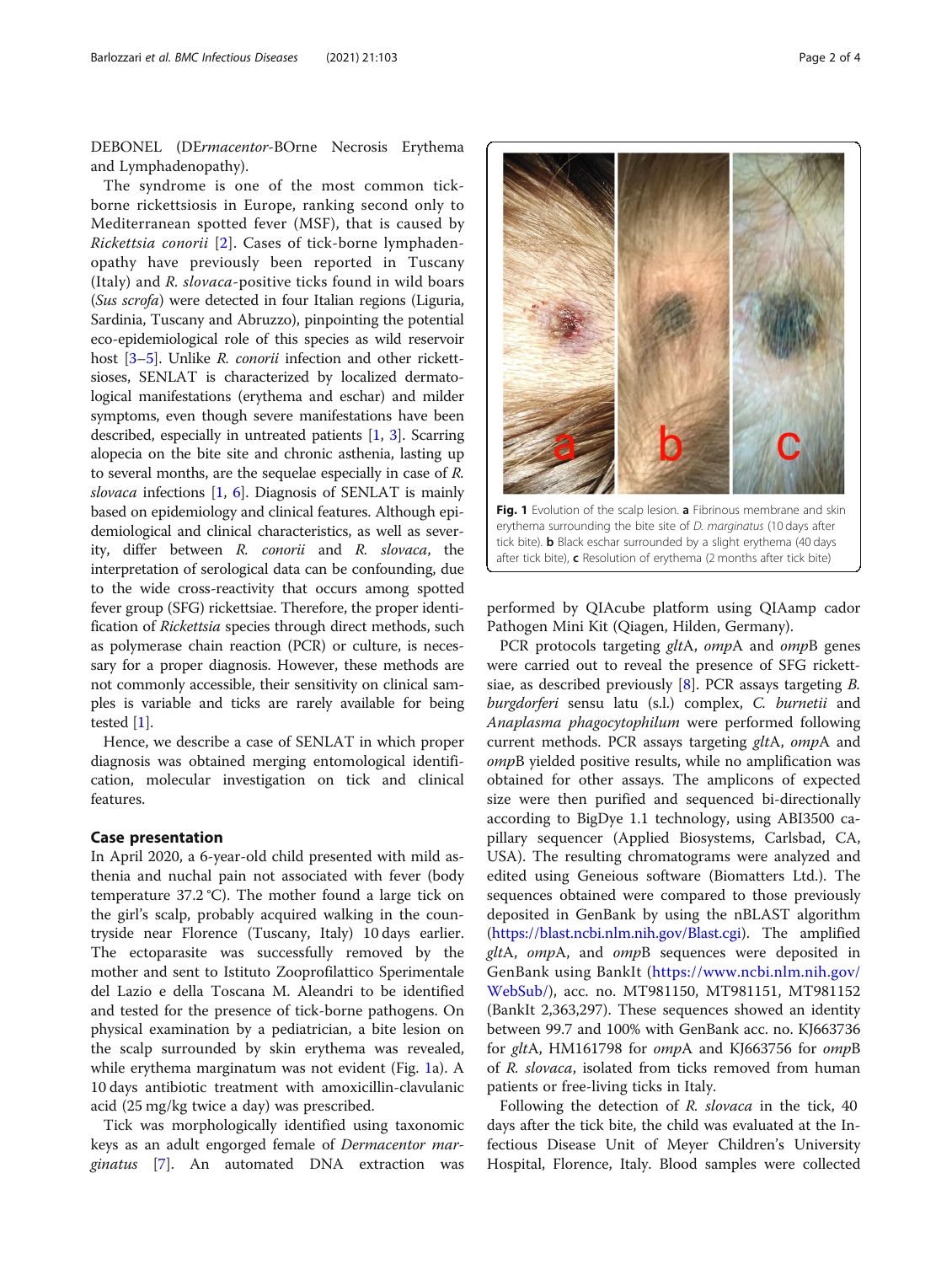for a complete blood count, serum chemistry, serological test for SFG rickettsiae and other common tick-borne pathogens. The scalp lesion had meanwhile evolved into a black eschar surrounded by a slight erythema (Fig. [1](#page-1-0)b), while left supraclavicular and left lateral-cervical lymphadenopathy was evidenced. White blood cell count was within the reference range and no rising of C reactive protein was detected. An indirect chemiluminescence immunoassay (CLIA) (LIAISON® systems, DiaSorin, Vercelli, Italy) was carried out to detect class M and class G immunoglobulins (IgM and IgG) against B. burgdorferi s.l. complex. The presence of IgG antibodies against R. conorii was checked using a commercial immunofluorescentantibody test (IFAT) (Daltec Instrument s.r.l, Milano, Italy). CLIA for *B. burgdorferi* s.l. was negative, while an IgG antibody titer of 1:1024 against R. conorii was detected by IFAT. Western blot was not available.

Considering clinical features, tick identification, molecular and serological results, diagnosis of SENLAT was performed.

After obtaining written informed consent from the mother, a targeted off-label antibiotic treatment with doxycycline (2.2 mg/kg twice a day) for 10 days was prescribed. No side effects were reported during the therapy. At 2-week follow up, 2 months after the tick bite, erythema surrounding the scalp lesion disappeared with persistence of black eschar (Fig. [1c](#page-1-0)) and all neck lymph nodes were reduced in size on palpation. Asthenia gradually improved.

# Discussion and conclusions

Bite site (child's scalp), season and location of the encounter with the questing tick (early April/countryside near Florence) and duration of feeding activity (10 days) are consistent with D. marginatus ecology. Indeed, this species is widely distributed in prairies and steppes of central Italy up to 2500 m above sea level. The adults are active from autumn to spring, parasitizing wild or domestic ungulates and they can occasionally feed on humans [\[5](#page-3-0), [7](#page-3-0)]. *D. marginatus* can feed for several days, increasing the risk of pathogen transmission, and it is considered the main vector of SENLAT in our country [[6\]](#page-3-0). The tendency of Dermacentor spp. to bite children or women on the scalp can be explained by the host preference for hairy animals and the questing height of 1–1.5 m on vegetation, typical of this genus [\[9\]](#page-3-0). Unfortunately, as described in this report, the diagnosis of SENL AT can often be delayed, because the bite lesion is usually hidden by hair and the symptoms are usually nonspecific [\[2](#page-3-0), [6](#page-3-0), [10\]](#page-3-0). In our patient, the tick had been feeding for 10 days before being removed from the child's scalp, thus having enough time to transmit the pathogen. Moreover, during this time no symptoms were evidenced, since the incubation period of the syndrome

ranges from 1 to 55 days after the tick bite (typically between 5 and 10 days) [[1\]](#page-3-0). Although the suspected diagnosis of tick-borne rickettsioses is based on epidemiological and clinical findings, serological tests are useful to confirm the exposure to a specific pathogen, as different agents (i.e., B. burgdorferi s.l., F. tularensis, B. hensalae, C. burnetii) could sometimes emerge with the same symptoms [\[6](#page-3-0)]. However, an antibiotic therapy needs to be started while waiting for laboratory confirmation, in order to prevent severe forms [\[5](#page-3-0), [6](#page-3-0)]. IFAT is the reference serological method for SFG rickettsiae, but it could lack diagnostic sensitivity in the case of SENLAT, probably due to the local diffusion of bacteria. Thus, the identification of the specific agent on clinical samples (skin swabs or biopsies, crusts, blood or sera) or ticks by PCR or culture is required [[1\]](#page-3-0). In this report an increase in IgG antibody titer (1:1024) against R. conorii was revealed by IFAT, confirming the low specificity of this technique, due to the frequent crossreactions among SFG rickettsiae. In case of positive IFAT results a Western blot with cross-adsorption should be performed to discriminate the species involved [[1\]](#page-3-0). The diagnosis of MSF was unlikely in our patient, as this syndrome is typically associated with other specific symptoms like acute fever, chills, headache, photophobia, arthralgia, muscular pain and maculopapular rash on palms and soles or less frequently on trunk. Moreover, R. slovaca DNA was successfully amplified and sequenced from the tick vector.

Treatment with beta-lactams is not effective against tick-borne rickettsiosis. Hence, in case of suspicion of tick-borne diseases, doxycycline should be preferred. Use of tetracycline in pediatric patients has historically been limited because of risk of permanent tooth discoloration in children younger than 8 years of age. However, doxycycline binds less readily to calcium compared with other tetracyclines and recent data showed that short treatment courses of doxycycline (less than 21 days) are not likely to cause teeth abnormalities  $[11]$ . For that reasons, American Academy of Pediatrics now recommends use of doxycycline regardless of patient age [\[12\]](#page-3-0).

This case emphasizes the importance of collaboration between experts who, through a multidisciplinary approach including epidemiological information, clinical evaluations, entomological identification and molecular investigations on tick, can allow for a proper diagnosis and therapy of SENLAT and other tick-borne diseases. In absence of the tests performed on tick, diagnosis would not have been confirmed, since Western blot for discriminating SFG rickettsiae is not available in our centre.

Hence, in case of tick bite, patients should be advised to preserve the vector for further analysis in the event of developing symptoms and collaboration between different experts should be implemented.